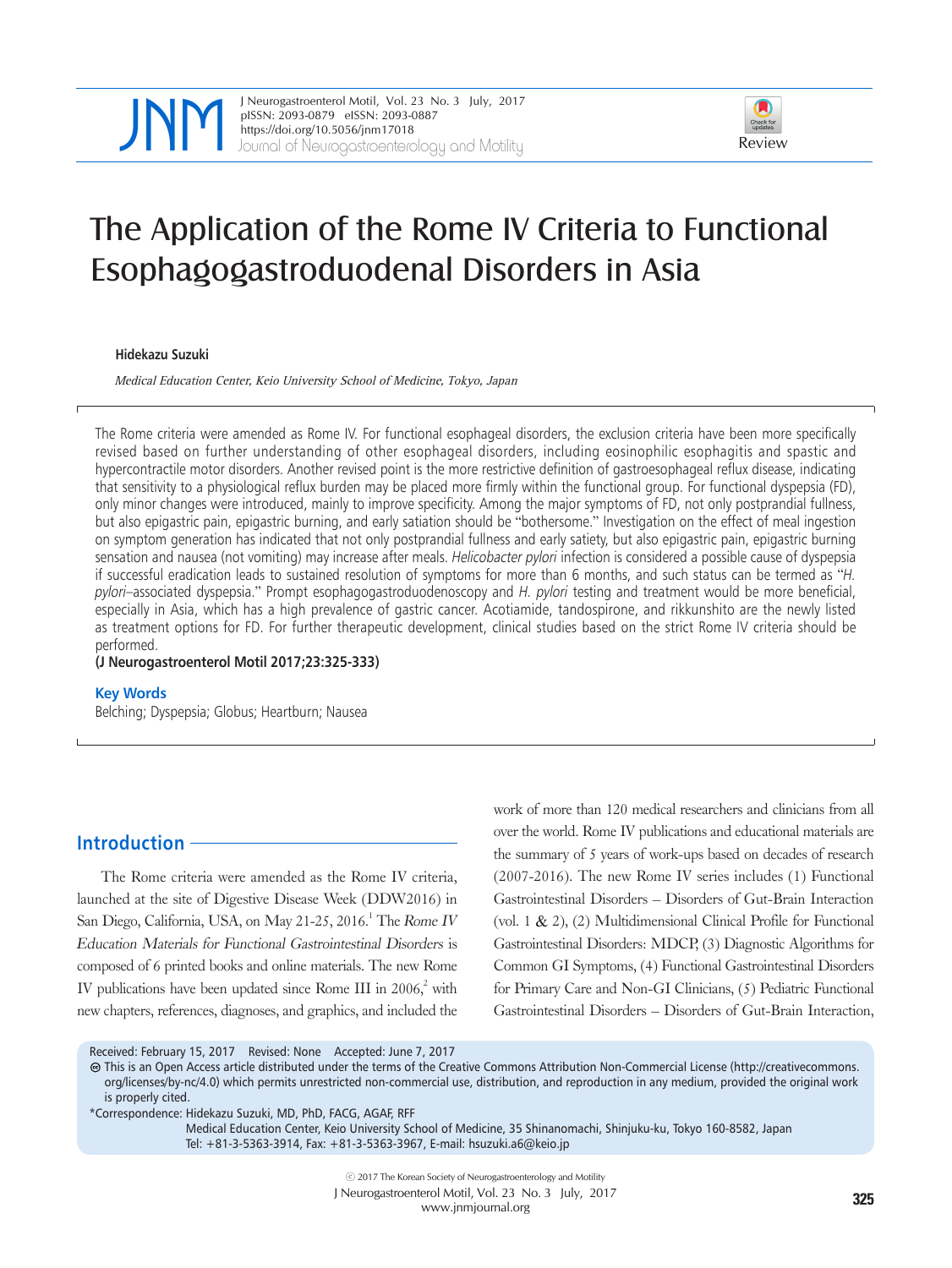and (6) Diagnostic Questionnaires and Tables for Investigators and Clinicians.<sup>1</sup>

Among them, criteria for upper gastrointestinal (GI) lesions have been developed for functional esophageal disorders<sup>3</sup> and functional gastroduodenal disorders.<sup>4</sup>

# **Functional Esophageal Disorders**

In the Rome IV section on functional esophageal disorders,<sup>4</sup> the exclusion criteria have been more specifically revised based on greater and updated understanding of esophageal disorders, including eosinophilic esophagitis (EoE) and structural esophageal motor disorders. In contrast, ineffective esophageal motility and fragmented peristalsis are not included in the present exclusion criteria because these motor phenotypes can be encountered in asymptomatic cohorts and seem to generate symptoms secondary to gastroesophageal reflux disease (GERD), visceral hypersensitivity, and hypervigilance. Symptoms derived from esophageal mechanical obstruction such as esophagogastric junctional (EGJ) outflow obstruction should be strictly excluded by endoscopic ultrasound or contrast radiology because these might be related to achalasia in evolution or to a subtle mechanical obstruction. To exclude EoE, upper GI endoscopy (linear furrow, etc) and/or mucosal biopsy is recommended. Another revised point is the more restrictive definition of GERD, indicating that sensitivity to a physiological reflux burden may be placed more firmly within functional disorders. Although patients with symptom-reflux correlation with physiological reflux episodes may respond to anti-secretory agents such as proton pump inhibitors (PPIs; recently in Japan, potassium-competitive acid blocker [P-CAB], vonoprazan, has been launched<sup>6</sup>) or histamine  $H2$  receptor antagonists  $(H<sub>2</sub>RA)$  treatment, the current understanding of visceral hypersensitivity and mechanisms of sensitization indicates that these are functional disorders. In Rome IV, symptoms of erosive esophagitis (reflux esophagitis) are dominated by extraordinary acid exposure, whereas symptoms of functional heartburn are dominated by visceral hypersensitivity. Non-erosive reflux disease (NERD) and reflux hypersensitivity are intermediate disease entities classified between erosive esophagitis (reflux esophagitis) and functional heartburn. Ambulatory pH monitoring and highresolution manometry are not always available in every hospital, but resistance to a PPI trial for reflux symptoms remains an indication for second-stage evaluation. Peripheral or central hypersensitivity in viscera is a potentially unifying pathophysiological concept in functional heartburn and reflux hypersensitivity. In Japan, vonoprazan, a novel and potent first-in-class P-CAB, was launched<sup>5,6</sup> and now is

expected to prove useful even in the treatment of functional esophageal disorders triggered by acid hypersensitivity.<sup>7</sup>

Functional esophageal disorders include functional chest pain (A1), functional heartburn (A2), reflux hypersensitivity (A3), globus (A4), and functional dysphagia (A5) in the Rome IV edition. Among these 5 disease categories, functional chest pain was previously named as functional chest pain that is presumed to be originated from the esophagus in the Rome III edition, and reflux hypersensitivity has been newly added to the present Rome IV edition.

## **Functional Chest Pain**

As mentioned above, functional chest pain was described as functional chest pain of presumed esophageal origin in Rome III. Although most of the previous studies assessed non-cardiac chest pain (NCCP) as a presumed representative of functional chest pain, in the newly revised Rome IV, functional chest pain is not equal to NCCP, but is clearly defined as a part of the broad umbrella disease entity of NCCP. In other words, NCCP also includes other esophageal disorders such as GERD, erosive esophagitis, and esophageal motor disorders aside from pure functional chest pain. According to the epidemiological study by Fass and Dickman,<sup>8</sup> among patients with NCCP, 50-60% had GERD, 15-18% had esophageal motor disorders, and 32-35% had true functional chest pain. In the Rome IV diagnostic criteria, frequency of symptoms is at least once a week and exclusions of the other esophageal disease processes including GERD, EoE, and major structural or organic esophageal motility disorders such as achalasia, EGJ outflow obstruction, diffuse esophageal spasm, jackhammer esophagus, and absent peristalsis are definitely excluded.

## **Functional Heartburn**

In Rome III, the acid-sensitive esophagus previously included in functional heartburn in Rome II was shifted to a part of the group of NERD.<sup>9</sup> Such acid-sensitive esophagus is defined as an independent novel disease entity as reflux hypersensitivity as was listed in A3 of Rome IV.<sup>3</sup> Then, the definition of true functional heartburn is further narrowed by confirming a lack of conclusive evidence for GERD, no evidence of a symptom-reflux correlation, and a negative response to anti-secretory agents such as PPI or P-CAB. The diagnostic criteria of functional heartburn are defined as frequency of symptoms of at least twice a week, no symptom relief by PPI, and exclusion of the other esophageal diseases including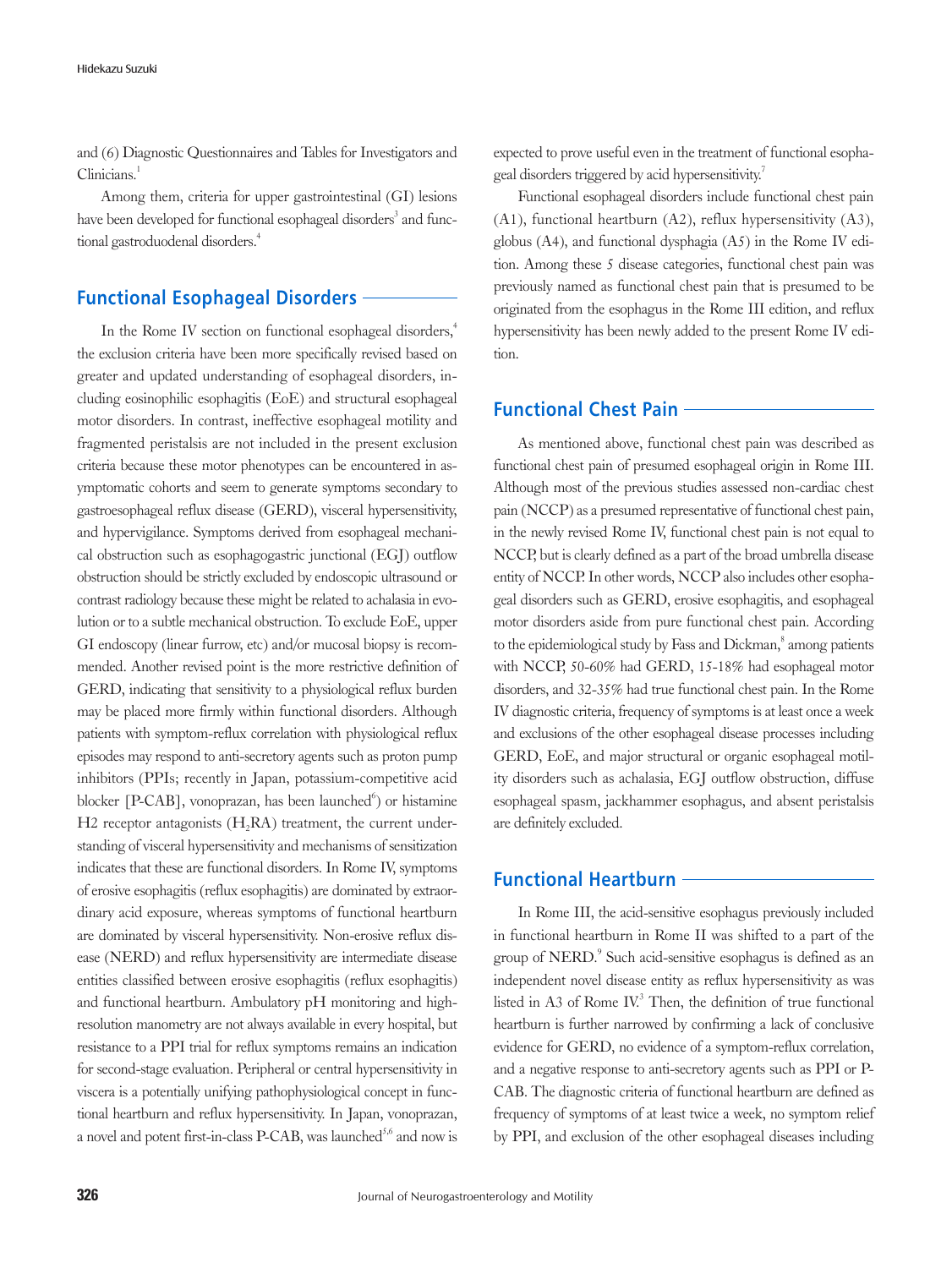GERD, EoE, and major esophageal motor disorders, as mentioned in the section of functional chest pain.

## **Reflux Hypersensitivity**

This disease entity is a newcomer to the Rome IV. The Rome III criteria of functional esophageal disorders had a controversy in their expansion of the definition of NERD to include cohorts with normal acid exposure to esophagus but with positive refluxsymptom correlation. In line with this controversy, the Rome committee developed a novel entity between NERD and functional heartburn.<sup>3</sup> Since symptom-generation mechanisms in patients with acid-sensitive esophagus are mainly supposed to be enhanced sensitivity, a disease termed as "reflux hypersensitivity" was newly introduced to Rome IV. This disease entity is characterized as physiological (normal) acid reflux that might include esophageal mucosal histological changes including dilated intercellular spaces, basal cell thickness, and papillary elongation, as compared to functional heartburn.

In the Asian setting, to investigate the pathophysiology of functional heartburn, Tamura et  $al<sup>10</sup>$  examined 111 patients with PPI-refractory non-erosive GERD by using intraesophageal pressure testing and 24-hour multichannel intraluminal impedancepH (24MII-pH) testing. In this study, they excluded 33 patients with esophageal motility disorders, while 22 patients with abnormal esophageal acid exposure time and 34 patients with hypersensitive esophagus were included in the endoscopy-negative reflux disease group. In this report published in 2015, the concept of a hypersensitive esophagus, that was newly introduced as an independent disease entity in the Rome IV criteria, has been clearly recognized in Japan, but with apparent separation of hypersensitive esophagus from NERD.

## **Globus**

This disease is characterized as a persistent or intermittent, non-painful sensation of a foreign body or lump in the throating area with no structural esophageal lesion. These symptoms occur between meals without dysphagia or odynophagia as well as without gastric inlet patch (congenital ectopic gastric mucosa) in the proximal esophagus. In Rome IV, the gastric inlet patch is excluded owing to the recent insights on this lesion for globus symptom generation. In addition, a recent advance in the concerted effort to support endoscopic evaluation of the oropharynx is included in the diagnosis.

## **Functional Dysphagia**

The Rome classification defines functional dysphagia as a sensation of abnormal bolus passage through the esophageal body without structural, esophageal mucosal, or motor disorders to explain the symptoms. In Rome IV, the exclusion criteria are definitely defined in terms of EoE, in which dysphagia can occur even without overt structural lesions, as well as major motor disorders that can be associated with abnormal bolus transit leading to dysphasia.<sup>3</sup>

Despite high prevalence rates and increasing medical concern, functional esophageal disorders such as functional chest pain, functional heartburn, reflux hypersensitivity, globus and functional dysphagia have not yet been well investigated. Further high-technology approaches to measure the gastroesophageal reflux events, esophageal motility, and esophageal sensation to validate these diagnostic criteria should be explored.

## **Functional Gastroduodenal Disorders**

In Rome IV, although functional gastroduodenal disorders were again classified into 4 categories, as in Rome III: functional dyspepsia (FD) composed of postprandial distress syndrome (PDS) and epigastric pain syndrome (EPS), belching disorders composed of excessive gastric and supragastric belching, chronic nausea and vomiting disorders composed of chronic nausea vomiting syndrome (CNVS), cyclic vomiting syndrome (CVS), and the newly listed "cannabinoid hyperemesis syndrome" (CHS), and rumination syndrome, there are some changes in each component, especially for the sections for belching disorders and chronic nausea and vomiting disorders.

# **Functional Dyspepsia**

FD is a condition of impaired digestion defined as the presence of dyspeptic symptoms as PDS mainly composed of early satiation or postprandial fullness and EPS, mainly composed of pain or burning in the epigastric region in the absence of an organic disease that is likely to explain these symptoms.<sup>11</sup> In the Rome IV section on  $FD<sub>1</sub><sup>5</sup>$  only minor changes were introduced as compared to the previous Rome III criteria,<sup>11</sup> mainly to improve the specificity of the definition (Table). Among the major symptoms of FD, not only postprandial fullness, but also epigastric pain, epigastric burning, and early satiation should be "bothersome" symptoms. In line with Rome III, FD again includes 2 subcategories (syndromes): PDS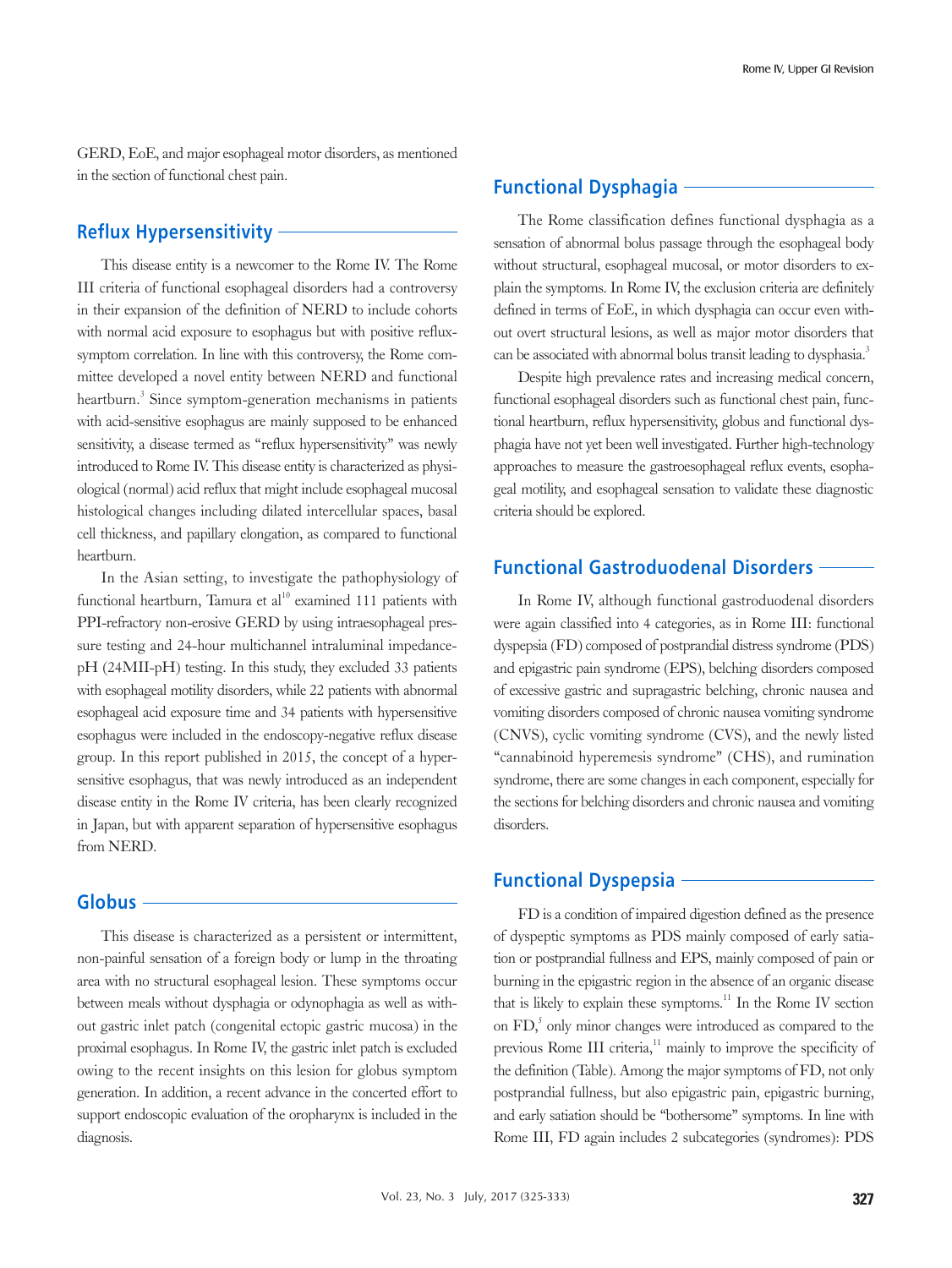| Rome IV                                                                                                                                                                                                                                                                                                                                                                                                                                                                                                                                                                                                                                                                                                                                                                                                                                                                                                                                                                        | Rome III                                                                                                                                                                                                                                                                                                                                                                                                                                                                                    |
|--------------------------------------------------------------------------------------------------------------------------------------------------------------------------------------------------------------------------------------------------------------------------------------------------------------------------------------------------------------------------------------------------------------------------------------------------------------------------------------------------------------------------------------------------------------------------------------------------------------------------------------------------------------------------------------------------------------------------------------------------------------------------------------------------------------------------------------------------------------------------------------------------------------------------------------------------------------------------------|---------------------------------------------------------------------------------------------------------------------------------------------------------------------------------------------------------------------------------------------------------------------------------------------------------------------------------------------------------------------------------------------------------------------------------------------------------------------------------------------|
| B. Functional gastroduodenal disorders<br>B1. Functional dyspepsia<br>B1a. Postprandial distress syndrome<br>B1b. Epigastric pain syndrome<br>B2. Belching disorders<br>B2a: Excessive supragastric belching (from esophagus)<br>B2b: Excessive gastric belching (from stomach)<br>B3. Nausea and vomiting disorders<br>B3a: Chronic nausea and vomiting syndrome<br>B3b: Cyclic vomiting syndrome<br>B3c: Cannabinoid hyperemesis syndrome<br>B4: Rumination syndrome                                                                                                                                                                                                                                                                                                                                                                                                                                                                                                         | B. Functional gastroduodenal disorders<br>B1. Functional dyspepsia<br>B1a. Postprandial distress syndrome<br>B1b. Epigastric pain syndrome<br>B2. Belching disorders<br>B2a. Aerophagia<br>B2b. Unspecified excessive belching<br>B3. Nausea and vomiting disorders<br>B3a. Chronic idiopathic nausea<br>B3b. Functional vomiting<br>B3c. Cyclic vomiting syndrome<br>B4. Rumination syndrome in adults                                                                                     |
| B1. Functional dyspepsia<br>Diagnostic criteria<br>1. One or more of:<br>a. Bothersome postprandial fullness<br>b. Bothersome early satiation<br>c. Bothersome epigastric pain<br>d. Bothersome epigastric burning<br><b>AND</b><br>No evidence of structural disease (including at upper endoscopy)<br>that is likely to explain the symptoms<br>Must fulfill criteria for B1a. Postpradial distress syndrome and/or B1b.<br>Epigastric pain syndrome.<br>Criteria fulfilled for the last 3 months with symptom onset at least<br>6 months before diagnosis.                                                                                                                                                                                                                                                                                                                                                                                                                  | B1. Functional dyspepsia<br>Must include<br>1. One or more of:<br>a. Bothersome postprandial fullness<br>b. Early satiation<br>c. Epigastric pain<br>d. Epigastric burning<br>AND<br>No evidence of structural disease (including at upper endoscopy)<br>that is likely to explain the symptoms                                                                                                                                                                                             |
| B1a. Postprandial distress syndrome<br>Must include one or both of the following at least 3 days per week:<br>1. Bothersome postprandial fullness (ie, severe enough to impact<br>on usual activities)<br>2. Bothersome early satiation (ie, severe enough to prevent finishing a<br>regular-size meal)<br>No evidence of organic, systemic, or metabolic disease that is likely to<br>explain the symptoms on routine investigations (including at upper<br>endoscopy)<br>Criteria fulfilled for the last 3 months with symptom onset at least<br>6 months before diagnosis.<br>Supportive remarks<br>· Postprandial epigastric pain or burning, epigastric bloating, excessive<br>belching, and nausea can also be present<br>· Vomiting warrants consideration of another disorder<br>· Heartburn is not a dyspeptic symptom but may often coexist<br>· Symptoms that are relieved by evacuation of feces or gas should<br>generally not be considered as part of dyspepsia | B1a. Diagnostic criteria for postprandial distress syndrome<br>Must include one or both of the following:<br>1. Bothersome postprandial fullness, occurring after ordinary sized<br>meals, at least several times per week<br>2. Early satiation that prevents finishing a regular meal, at least several<br>times per week<br>Supportive criteria<br>1. Upper abdominal bloating or postprandial nausea or excessive<br>belching can be present<br>2. Epigastric pain syndrome may coexist |

#### Table. Comparison of Rome IV with Rome III Criteria in Terms of Functional Gastroduodenal Disorders

Other individual digestive symptoms or groups of symptoms, eg, from gastroesophageal reflux disease and the irritable bowel syndrome may coexist with PDS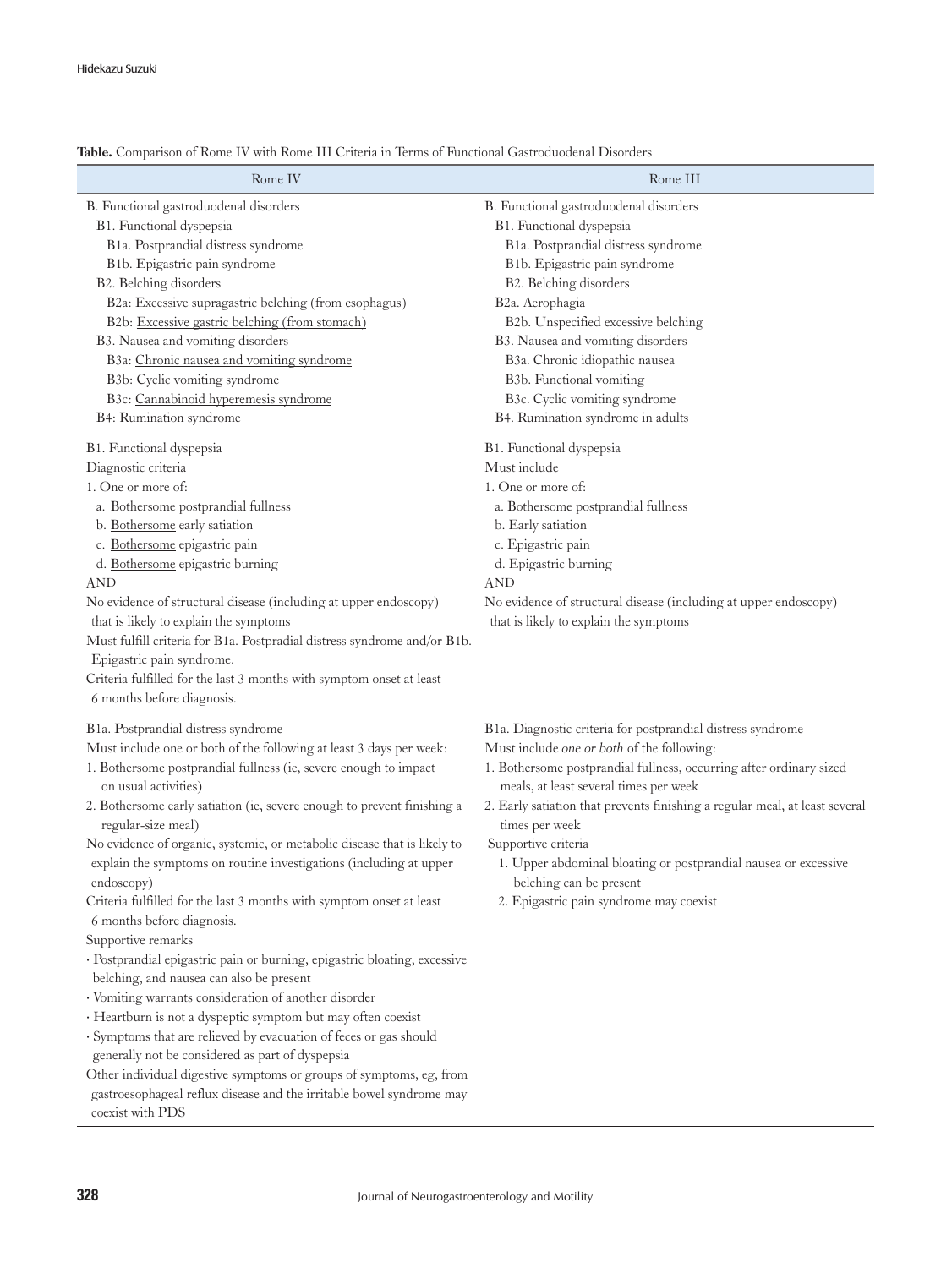| Table. Continued |
|------------------|
|                  |

| Rome IV                                                                                                                                        | Rome III                                                                                                |
|------------------------------------------------------------------------------------------------------------------------------------------------|---------------------------------------------------------------------------------------------------------|
| B1b. Epigastric pain syndrome                                                                                                                  | B1b. Diagnostic Criteria for Epigastric Pain Syndrome                                                   |
| Must include at least 1 of the following symptoms at least 1 day a week:                                                                       | Must include all of the following:                                                                      |
| 1. Bothersome epigastric pain (ie, severe enough to impact on usual<br>activities)                                                             | 1. Pain or burning localized to the epigastrium of at least moderate<br>severity at least once per week |
| <b>AND/OR</b>                                                                                                                                  | 2. The pain is intermittent                                                                             |
| 2. Bothersome epigastric burning (ie, severe enough to impact on usual                                                                         | 3. Not generalized or localized to other abdominal or chest regions                                     |
| activities)                                                                                                                                    | 4. Not relieved by defecation or passage of flatus                                                      |
| No evidence of organic, systemic, or metabolic disease that is likely to<br>explain the symptoms on routine investigations (including at upper | 5. Not fulfilling criteria for gallbladder and sphincter of Oddi disorders                              |
| endoscopy).                                                                                                                                    | Supportive criteria                                                                                     |
| Criteria fulfilled for the last 3 months with symptom onset at least 6<br>months before diagnosis                                              | 1. The pain may be of a burning quality but without a retrosternal<br>component                         |
| Supportive remarks                                                                                                                             | 2. The pain is commonly induced or relieved by ingestion of a meal                                      |
| 1. Pain may be induced by ingestion of a meal, relieved by ingestion                                                                           | but may occur while fasting                                                                             |
| of a meal, or may occur while fasting                                                                                                          | 3. Postprandial distress syndrome may coexist                                                           |
| 2. Postprandial epigastric bloating, belching, and nausea can also be<br>present                                                               |                                                                                                         |
| 3. Persistent vomiting likely suggests another disorder                                                                                        |                                                                                                         |
| 4. Heartburn is not a dyspeptic symptom but may often coexist                                                                                  |                                                                                                         |
| 5. The pain does not fulfill biliary pain criteria                                                                                             |                                                                                                         |
| 6. Symptoms that are relieved by evacuation of feces or gas generally                                                                          |                                                                                                         |
| should not be considered as part of dyspepsia                                                                                                  |                                                                                                         |
| Other digestive symptoms (such as from gastroesophageal reflux                                                                                 |                                                                                                         |
| disease and the irritable bowel syndrome) may coexist with EPS                                                                                 |                                                                                                         |
| New terms in Rome IV are underlined.                                                                                                           |                                                                                                         |

and EPS. PDS has meal-induced dyspeptic symptoms, whereas EPS does not only occur postprandially. However, these two can overlap.12 Investigation on the effect of meal ingestion on symptom generation has indicated that in patients with dyspepsia, not only postprandial fullness and early satiation, but also epigastric pain or epigastric burning sensation and nausea (not vomiting) may increase after the meals. Carbone et  $al<sup>13</sup>$  in Belgium reported that by accounting the relationship between epigastric pain and nausea in relation to meal ingestion, symptoms of PDS and EPS frequently coexist in patients with FD, and then postprandial symptoms substantially contributes to the overlap in the previous Rome III definition. Then they demonstrated that a more rigorous link of symptoms after meals to PDS might improve the separation efficiency of PDS from EPS.<sup>13</sup> Accordingly, the definition of PDS was slightly revised by including that, in addition to postprandial fullness and early satiety that is known to occur postprandially, other symptoms such as epigastric pain and burning can be occurred or modified also by ingesting a meal (Table).<sup>4</sup> In addition, epigastric bloating, belching, and nausea can be present in both PDS and EPS as possible adjunctive features of both, while vomiting is unusual, and should prompt a search for other diagnoses such as nausea and vomiting disorder. Thus, the Rome IV criteria include not only PDS and EPS, but also PDS and EPS overlap syndromes.

The overlap of PDS and EPS in the hospital-based population is more frequent than in the general population.<sup>14</sup> According to the population-based, cross-sectional survey study in Olmsted County by Choung et al,<sup>15</sup> while the prevalence of dyspepsia was 15%, the overlap of the FD subgroups was significantly less than expected by chance. In Korean primary and tertiary hospital data, however, the prevalences of PDS/EPS overlap were very low in both primary clinic and tertiary hospital setting (2.8% in primary clinic and 1.9% in tertiary hospital).<sup>16</sup> This study included the group of neither PDS nor EPS (19.4% in primary clinic and 17.6% in tertiary hospital), in addition to PDS, EPS, and PDS/EPS overlap.<sup>16</sup> In our web survey in  $2012$ ,<sup>12</sup> prevalence of FD was 7.0% including PDS alone 4.7% (67.3% of FD), EPS alone 0.8% (11.0% of FD), and overlap of PDS and EPS 1.5% (21.7% of FD), suggesting the less prevalence in overlap in such a population-based study in Japan.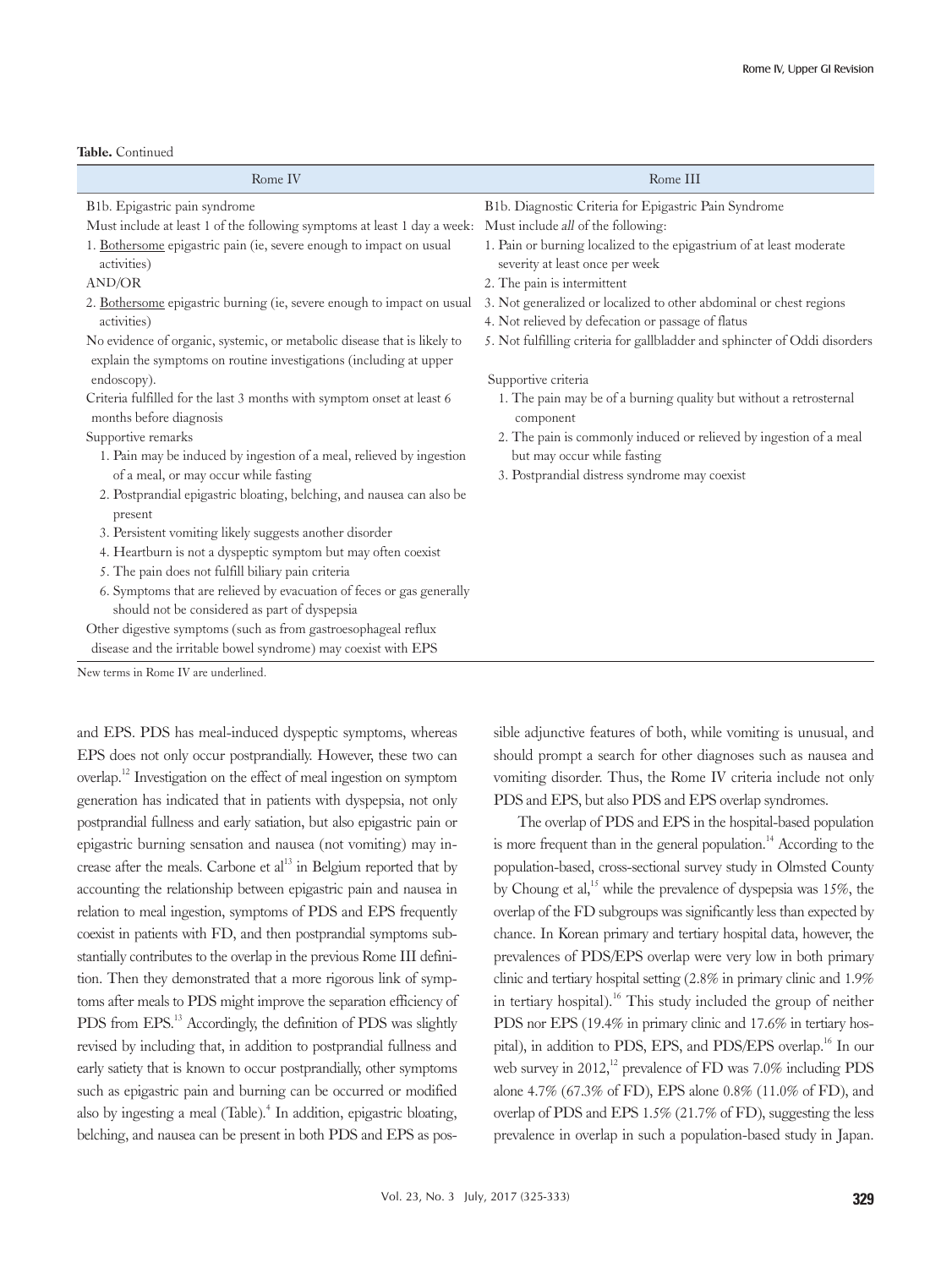We also reported in 2012 the results of other web surveys in Japan<sup>17</sup> as that prevalence of FD was 8.0% including PDS alone 4.8% (61.0% of FD), EPS alone 0.8% (10.3% of FD), and overlap of PDS and EPS 2.3% (28.8% of FD). On the contrary, Ghoshal and  $\text{Sing}h^{18}$  reported a house-to-house survey in the community in India that the prevalence of functional GI disorders was 21.7% (603/2774) and dyspepsia was 14.7% (413/2774), and that among those with dyspepsia, 9% had EPS alone, 27% had PDS, and 64% EPS-PDS overlap, suggesting a relatively high rate of EPS-PDS overlap in the Indian community, different from studies of other countries. Thus, in Asia, less prevalence in overlap of PDS and EPS was shown in the survey for the web-population that can access the internet in Japan, higher prevalence in PDS and EPS overlap syndrome has been shown in population-based study in a rural community in India.

# **Treatment of Functional Dyspepsia**

# A Novel and Clear Definition of Helicobacter pylori–associated Dyspepsia

In Rome IV, Helicobacter pylori eradication therapy was described at the beginning of drug treatment. According to a systematic review and meta-analysis of clinical trials thus far, H. pylori eradication therapy in chronic dyspepsia patients is effective in numbers needed to treat as 15, with a slight but statistically significant difference.<sup>19</sup> However, this is not a treatment of FD; instead, it is the "treatment of  $H$ . pylori-infected dyspepsia." If symptomatic remission continues over a long period of 6 months or longer after eradication, the symptoms of dyspepsia are because of H. pyloriinfected gastritis and the condition is diagnosed as H. pyloriassociated dyspepsia, $2^{0,21}$  as defined by the Kyoto global consensus meeting.22,23 As described in a clinical management flow-chart of FD in the Rome IV edition,<sup>4</sup> before the diagnosis of FD itself is made, alarm feature evaluation, upper GI endoscopy, H. pylori testing and treatment, and diagnosis of secondary dyspepsia as was defined by the Rome IV should be performed.<sup>4</sup> Especially in Asia, where the prevalence of gastric cancer is high,  $24$  prompt endoscopy<sup>25</sup> and H. pylori testing and treatment would be more beneficial.<sup>26</sup> Needless to say, eradication of H. pylori in dyspepsia patients is the most effective approach in terms of medical economics, as reported in young Asian uncomplicated dyspepsia patients that H. pylori "test and treat" in dyspepsia patients is reported to be more cost-effective than prompt endoscopy.<sup>27</sup>

# Anti-secretory Agents for the Treatment of Functional Dyspepsia

Once the diagnosis of FD is determined, acid secretion inhibitors (anti-secretory agents) should be considered as the best treatment option. Even when looking at the effectiveness of PPI and H<sub>2</sub>RA against FD, we cannot exclude the effects of overlap of reflux diseases. However, since PPI and H<sub>2</sub>RA outperformed placebo by 10-15% in many clinical trials, they are considered effective for treating FD. However, PPI is not effective in ameliorating symptoms of PDS, and this result was similar to those of our past clinical trials, which indicated that a low dose (15 mg) of lansoprazole ameliorates dyspeptic symptoms, especially the EPS-related symptoms of  $FD<sup>28</sup>$ 

## **Prokinetics**

Although prokinetics have been shown to allow a relative risk reduction of 33% compared with placebo in numbers needed to treat as 6, most data are based on clinical trials for domperidone and cisapride, which have already disappeared from the market.<sup>29,30</sup> In such cases, publication bias is also a concern. Treatment with pure prokinetics such as erythromycin, which does not induce an antiemetic action, promotes non-physiological gastric emptying by inducing faster GI motility in the postprandial phase, but it has been determined that the effect of erythromycin is weaker compared with other treatments that combine prokinetic action and anti-emetic effect. Meanwhile, itopride, a dopamine D2 receptor inhibitor which inhibits acetylcholinesterase, has few adverse events, and improves the feeling of relaxation and early satiety after meals. In addition, pyloric injection of botulinum toxin has no effect over placebos against gastroparesis and dyspepsia symptoms.

## Other Treatment Options for Functional Dyspepsia

In addition to anti-secretory agents, novel drugs such as acotiamide, $31,32$  tandospirone, $33$  buspirone, $34$  and the herbal products STW-5 and rikkunshito $35-37$  are newly listed in the Rome IV criteria. In Japan, only acotiamide<sup>38</sup> is officially approved by the national insurance system for the treatment of FD. In Asia, including Japan, not only rikkunshito but many other herbal medications<sup>35</sup> are also used.

Although we performed a double-blind, placebo-controlled, randomized controlled clinical trial for the efficacy and safety of rikkunshito on Rome III-based FD and showed that global patient assessment tended to improve by rikkunshito,<sup>36</sup> evidence-based clinical data are still lacking in terms of such alternative medication.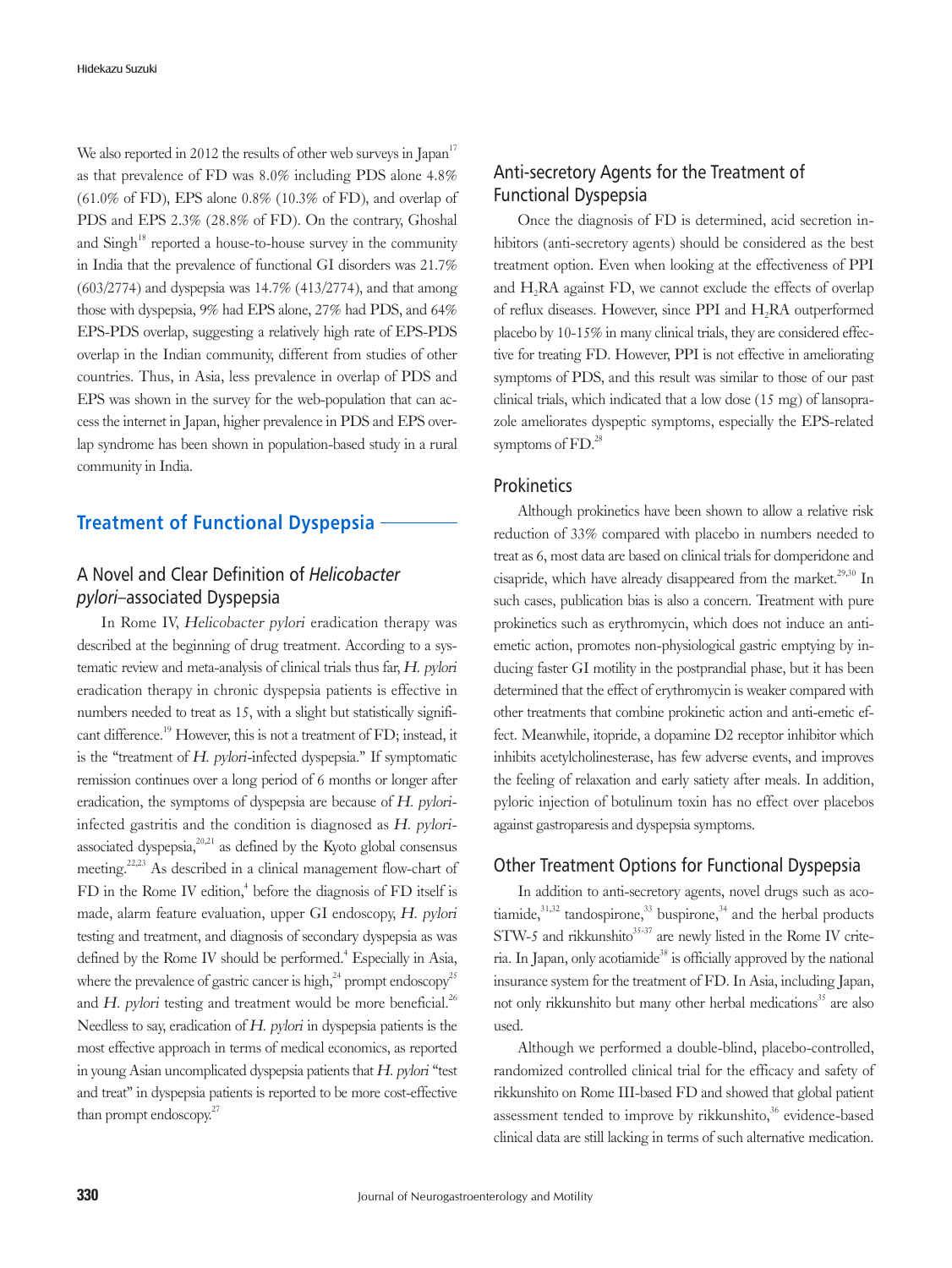In terms of rikkunshito, we also reported that a low baseline level of plasma des-acyl ghrelin was associated with an increased treatment efficacy of rikkunshito against  $FD^{37}$  In this report, the lack of alcohol consumption was also clinically useful in predicting the response to rikkunshito.<sup>37</sup> However, further scientific evidence on the use of these herbal medicines is necessary.

Psychotropic drugs such as antidepressant drugs are often used as a second line of functional GI disorder treatment, but a multicenter, randomized controlled trial that compared tricyclic antidepressants (TCA) and recent selective serotonin re-uptake inhibitors (SSRI) in North America showed that the effect of SSRI is not significantly different from that of TCA, rather it is less tolerable, whereas low-dose amitriptyline, a TCA, is more effective compared with placebo. $39$ 

In future applications for novel therapeutic development for FD, clinical studies based on the novel Rome IV criteria should be performed.

# **Belching Disorder**

In the revised Rome IV, excessive supragastric belching and gastric belching are clearly distinguished. Because belching does not always arise from swallowing air, the disease term "aerophagia" was not used to describe excessive belching conditions in Rome IV. Recent progress in both high-resolution manometry and impedance monitoring system enables the objective differentiation of supragastric belching from gastric belching. For supragastric belching, according to the open-label study, speech therapy conducted by a wellinformed speech therapist can significantly relieve the symptoms, although appropriate studies are further needed.<sup>40</sup>

## **Nausea and Vomiting Disorders**

Chronic nausea can be induced without association with vomiting. Vomiting in the absence of nausea might prompt a suspicion of an organic central nervous system disease. Nausea may be mealrelated or unrelated, suggesting potential pathogenic heterogeneity. Minor changes to the CVS criteria were made to indicate the observation that some adult patients report inter-episodic milder symptoms other than vomiting, and absence of vomiting for at least a week between episodes was a distinguishing feature in adults. Namely, CVS includes stereotypical episodes of vomiting in terms of onset and short, and less than a week duration. It must include at least a discrete episode in the prior and 2 episodes in the past 6 months, occurring at least 1 week part.<sup>5</sup> It may combine with a family or past history of migraines.

Meanwhile, CHS is absolutely distinct from CVS, as it exhibits different epidemiology, such as marijuana smoking, and has a specific pathological bathing behavior (prolonged hot baths or showers) and therapy. CHS is similar with stereotypical episodic vomiting in terms of onset, duration, and frequency. CHS often occurs in males with daily cannabis use (3-5 times/day) over at least 2 years. However, in Asia, especially in Japan, where marijuana smoking is prohibited, patients in this category might be extremely few.

### **Rumination Syndrome**

The criteria for rumination syndrome are essentially unchanged. Continuous relapsing regurgitation of recently ingested food from the mouth is the representative symptom of this syndrome. In this syndrome, regurgitation should not be preceded by retching. In the revision, effortless regurgitation, which is usually not preceded by nausea, is emphasized as a major diagnostic point. All these supportive points are added based on clinical experience, not on scientific evidence.

## **Summary**

With the Rome IV criteria, development of new therapeutic drugs in the field of esophagogastroduodenal disorders should be further enhanced. The Rome IV criteria are applied especially for such scientific therapeutic developments including clinical trials. Meanwhile, local guidelines that fit regional status and issues should be developed for daily clinical practice. An Asian guideline for functional esophageal or gastroduodenal disorders would play a practical role for this purpose.

Financial support: This study was supported by a Grant-in-Aid for Scientific Research (B) (16H05291), MEXT Supported Program for the Strategic Research Foundation at Private Universities (S1411003), and Keio Gijuku Academic Development Funds.

Conflicts of interest: The author received scholarshipfunds for the research from Otsuka Pharmaceutical Co, Ltd, and received service honoraria from Astellas Pharm, Astrazeneca K.K., EA Pharma Co, Ltd, Mylan EPD, Otsuka Pham, Takeda Pharm, Tsumura Co.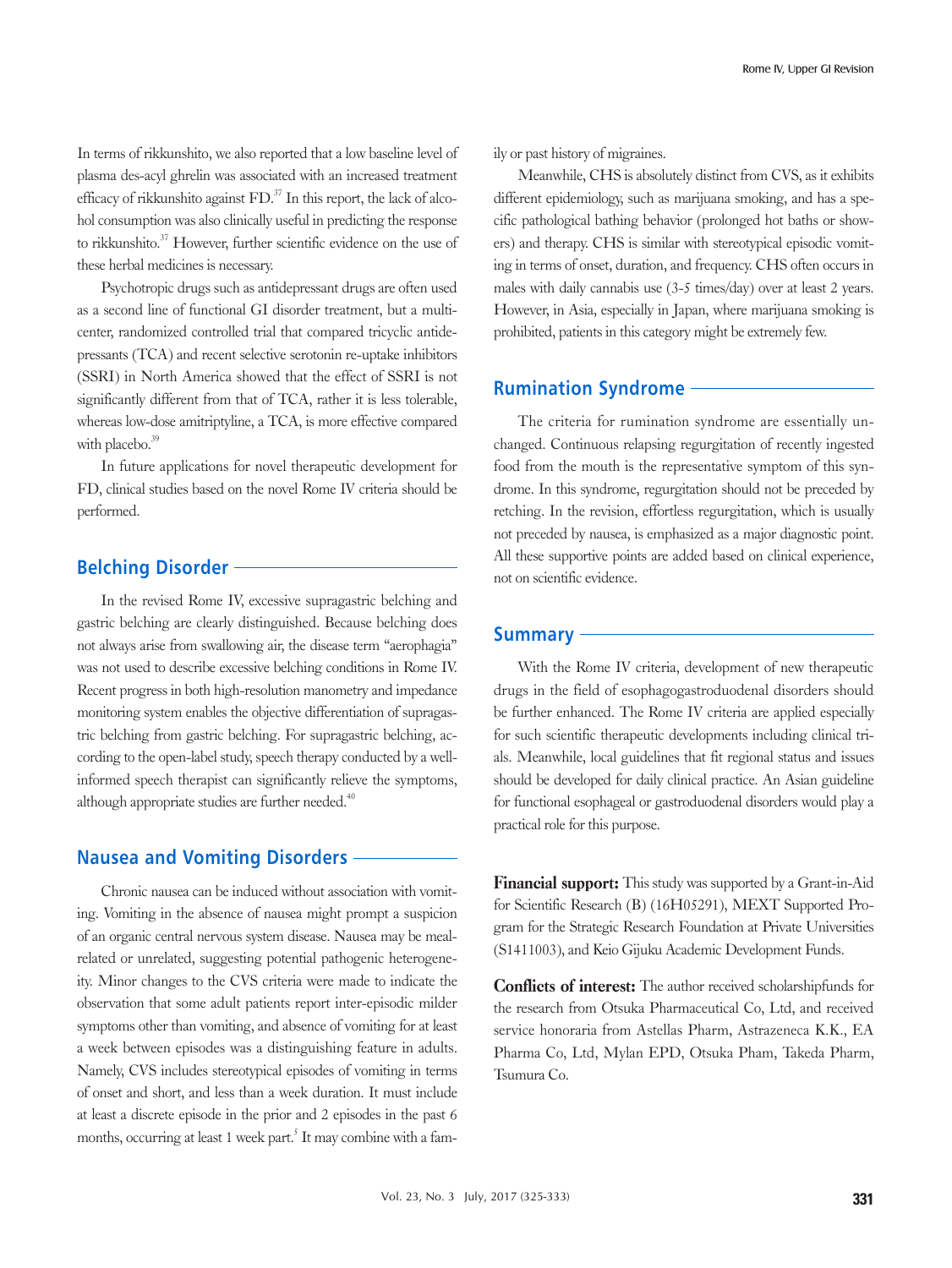## **References**

- 1. Drossman DA. Functional gastrointestinal disorders: history, pathophysiology, clinical features and Rome IV. Gastroenterology 2016;150:1262- 1279, e2.
- 2. Drossman DA. The functional gastrointestinal disorders and the Rome III process. Gastroenterology 2006;130:1377-1390.
- 3. Aziz Q, Fass R, Gyawali CP, et al. Functional esophageal disorders. Gastroenterology 2016;150:1368-1379.
- 4. Stanghellini V, Chan FK, Hasler WL, et al. Gastroduodenal disorders. Gastroenterology 2016;150:1380-1392.
- 5. Arikawa Y, Nishida H, Kurasawa O, et al. Discovery of a novel pyrrole derivative 1-[5-(2-fluorophenyl)-1-(pyridin-3-ylsulfonyl)-1H-pyrrol-3-yl]-N-methylmethanamine fumarate (TAK-438) as a potassiumcompetitive acid blocker (P-CAB). J Med Chem 2012;55:4446-4456.
- 6. Garnock-Jones KP. Vonoprazan: first global approval. Drugs 2015;75:439-443.
- 7. Miwa H, Kondo T, Oshima T. Gastroesophageal reflux disease-related and functional heartburn: pathophysiology and treatment. Curr Opin Gastroenterol 2016;32:344-352.
- 8. Fass R, Dickman R. Non-cardiac chest pain: an update. Neurogastroenterol Motil 2006;18:408-417.
- 9. Galmiche JP, Clouse RE, Bálint A, et al. Functional esophageal disorders. Gastroenterology 2006;130:1459-1465.
- 10. Tamura Y, Funaki Y, Izawa S, et al. Pathophysiology of functional heartburn based on Rome III criteria in Japanese patients. World J Gastroenterol 2015;21:5009-5016.
- 11. Tack J, Talley NJ, Camilleri M, et al. Functional gastroduodenal disorders. Gastroenterology 2006;130:1466-1479.
- 12. Matsuzaki J, Suzuki H, Asakura K, et al. Classification of functional dyspepsia based on concomitant bowel symptoms. Neurogastroenterol Motil 2012;24:325-e164.
- 13. Carbone F, Holvoet L, Tack J. Rome III functional dyspepsia subdivision in PDS and EPS: recognizing postprandial symptoms reduces overlap. Neurogastroenterol Motil 2015;27:1069-1074.
- 14. Tack J, Talley NJ. Functional dyspepsia--symptoms, definitions and validity of the Rome III criteria. Nat Rev Gastroenterol Hepatol 2013;10:134- 141.
- 15. Choung RS, Locke GR, Schleck CD, Zinsmeister AR, Talley NJ. Do distinct dyspepsia subgroups exist in the community? A population-based study. Am J Gastroenterol 2007;102:1983-1989.
- 16. Park JM, Choi MG, Cho YK, et al. Functional gastrointestinal disorders diagnosed by Rome III questionnaire in Korea. J Neurogastroenterol Motil 2011;17:279-286.
- 17. Matsuzaki J, Suzuki H, Fukushima Y, et al. High frequency of overlap between functional dyspepsia and overactive bladder. Neurogastroenterol Motil 2012;24:821-827.
- 18. Ghoshal UC, Singh R. Frequency and risk factors of functional gastrointestinal disorders in a rural Indian population. J Gastroenterol Hepatol 2017;32:378-387.
- 19. Zhao B, Zhao J, Cheng WF, et al. Efficacy of Helicobacter pylori

eradication therapy on functional dyspepsia: a meta-analysis of randomized controlled studies with 12-month follow-up. J Clin Gastroenterol 2014;48:241-247.

- 20. Suzuki H, Matsuzaki J, Hibi T. What is the difference between Helicobacter pylori-associated dyspepsia and functional dyspepsia? J Neurogastroenterol Motil 2011;17:124-130.
- 21. Suzuki H, Nishizawa T, Hibi T. Can Helicobacter pylori-associated dyspepsia be categorized as functional dyspepsia? J Gastroenterol Hepatol 2011;26(suppl 3):42-45.
- 22. Sugano K, Tack J, Kuipers EJ, et al. Kyoto global consensus report on Helicobacter pylori gastritis. Gut 2015;64:1353-1367.
- 23. Suzuki H, Mori H. Helicobacter pylori: Helicobacter pylori gastritis--a novel distinct disease entity. Nat Rev Gastroenterol Hepatol 2015;12:556- 557.
- 24. Suzuki H, Iwasaki E, Hibi T. Helicobacter pylori and gastric cancer. Gastric Cancer 2009;12:79-87.
- 25. Chen SL, Gwee KA, Lee JS, et al. Systematic review with meta-analysis: prompt endoscopy as the initial management strategy for uninvestigated dyspepsia in Asia. Aliment Pharmacol Ther 2015;41:239-252.
- 26. Miwa H, Kusano M, Arisawa T, et al. Evidence-based clinical practice guidelines for functional dyspepsia. J Gastroenterol 2015;50:125-139.
- 27. Mahadeva S, Chia YC, Vinothini A, et al. Cost-effectiveness of and satisfaction with a Helicobacter pylori "test and treat" strategy compared with prompt endoscopy in young Asians with dyspepsia. Gut 2008;57:1214- 1220.
- 28. Suzuki H, Kusunoki H, Kamiya T, et al. Effect of lansoprazole on the epigastric symptoms of functional dyspepsia (ELF study): a multicentre, prospective, randomized, double-blind, placebo-controlled clinical trial. United European Gastroenterol J 2013;1:445-452.
- 29. Moayyedi P, Soo S, Deeks J, Dlaney B, Innes M, Forman D. Pharmacological interventions for non-ulcer dyspepsia. Cochrane Database Syst Rev 2006;18:CD001960.
- 30. Talley NJ, Vakil NB, Moayyedi P. American gastroenterological association technical review on the evaluation of dyspepsia. Gastroenterology 2005;129:1756-1780.
- 31. Matsueda K, Hongo M, Tack J, Saito Y, Kato H. A placebo-controlled trial of acotiamide for meal-related symptoms of functional dyspepsia. Gut 2012;61:821-828.
- 32. Matsueda K, Hongo M, Ushijima S, Akiho H. A long-term study of acotiamide in patients with functional dyspepsia: results from an openlabel phase III trial in Japan on efficacy, safety and pattern of administration. Digestion 2011;84:261-268.
- 33. Miwa H, Nagahara A, Tominaga K, et al. Efficacy of the  $5-HT<sub>1A</sub>$ agonist tandospirone citrate in improving symptoms of patients with functional dyspepsia: a randomized controlled trial. Am J Gastroenterol 2009;104:2779-2787.
- 34. Tack J, Janssen P, Masaoka T, Farré R, Van Oudenhove L. Efficacy of buspirone, a fundus-relaxing drug, in patients with functional dyspepsia. Clin Gastroenterol Hepatol 2012;10:1239-1245.
- 35. Suzuki H, Inadomi JM, Hibi T. Japanese herbal medicine in functional gastrointestinal disorders. Neurogastroenterol Motil 2009;21:688-696.
- 36. Suzuki H, Matsuzaki J, Fukushima Y, et al. Randomized clinical trial: